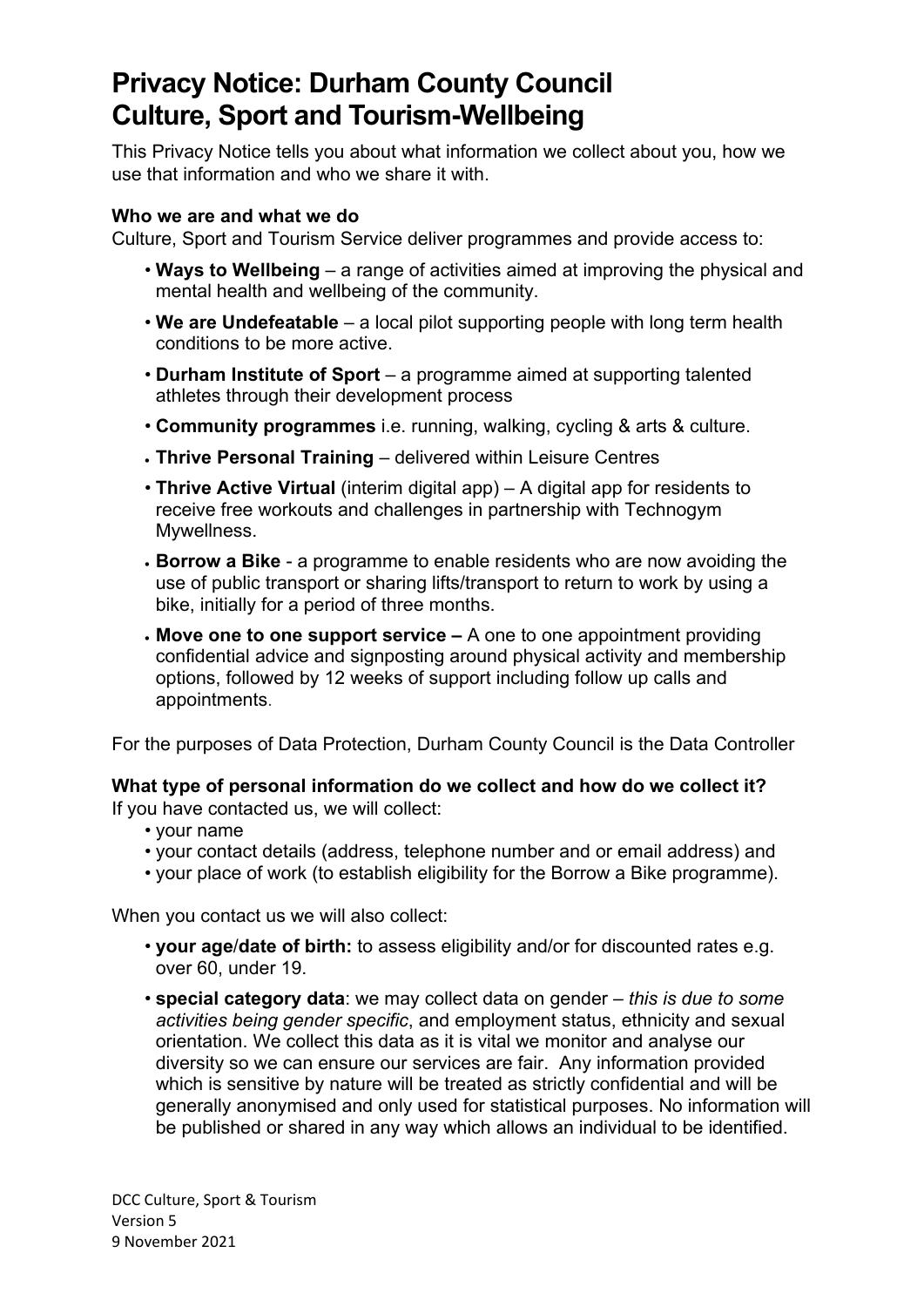• **your health details**. This is important, where you are using some of our facilities or participating in one of our programmes (including Thrive Personal Training), for physical performance monitoring, health and wellbeing purposes. This information is used to assess appropriate levels of exercise and also to track progress and develop programmes to help you.

The above data is necessary for us to be able to supply the right level of service to you in a safe manner e.g. health information to ensure you are accessing the most appropriate programme or facilities. This includes a base level of activity at the start of the programme, whether you suffer from specific medical conditions, and an emergency contact number to allow us to assist you in the event of a medical emergency.

We may collect this information:

- in writing
- through conversation with you (i.e. telephone or in person) or
- via digital means such as the website and Mywellness app

You may choose to withdraw your consent for us to hold your data at any time but it may not be possible for us to continue to provide services for health and safety reasons.

# **What is our lawful basis to obtain and use your personal information?**

The lawful basis to process personal data is outlined in the General Data Processing Regulations:

Personal Data (Article 6)

1(a) the data subject has given consent to the processing of his or her personal data for one or more specific purposes;

Special Category Data (such as Health Data) is outlined in Article 9 2(a) The data subject has given explicit consent.

# **What is your personal information used for?**

Durham County Council is responsible for the collection and secure storage of all data collected in connection with the services provided.

As part of this process, when you choose to participate in any of the programmes listed in point 1 above, you will be agreeing to receive information about that programme and any further development of that programme which may be of interest to you e.g if you cycle we would recommend alternative routes which may be of interest to you or we may suggest swimming or fitness classes. For children under 16 parental consent will be required.

The Culture and Sport team collects and processes information about you to:

- help you to access our services.
- help you to use those services safely.
- inform future service delivery and improve what we provide for you.
- inform you of any changes to, or disruptions in, any services.
- signpost you into other services that maybe of interest to you

DCC Culture, Sport & Tourism Version 5 9 November 2021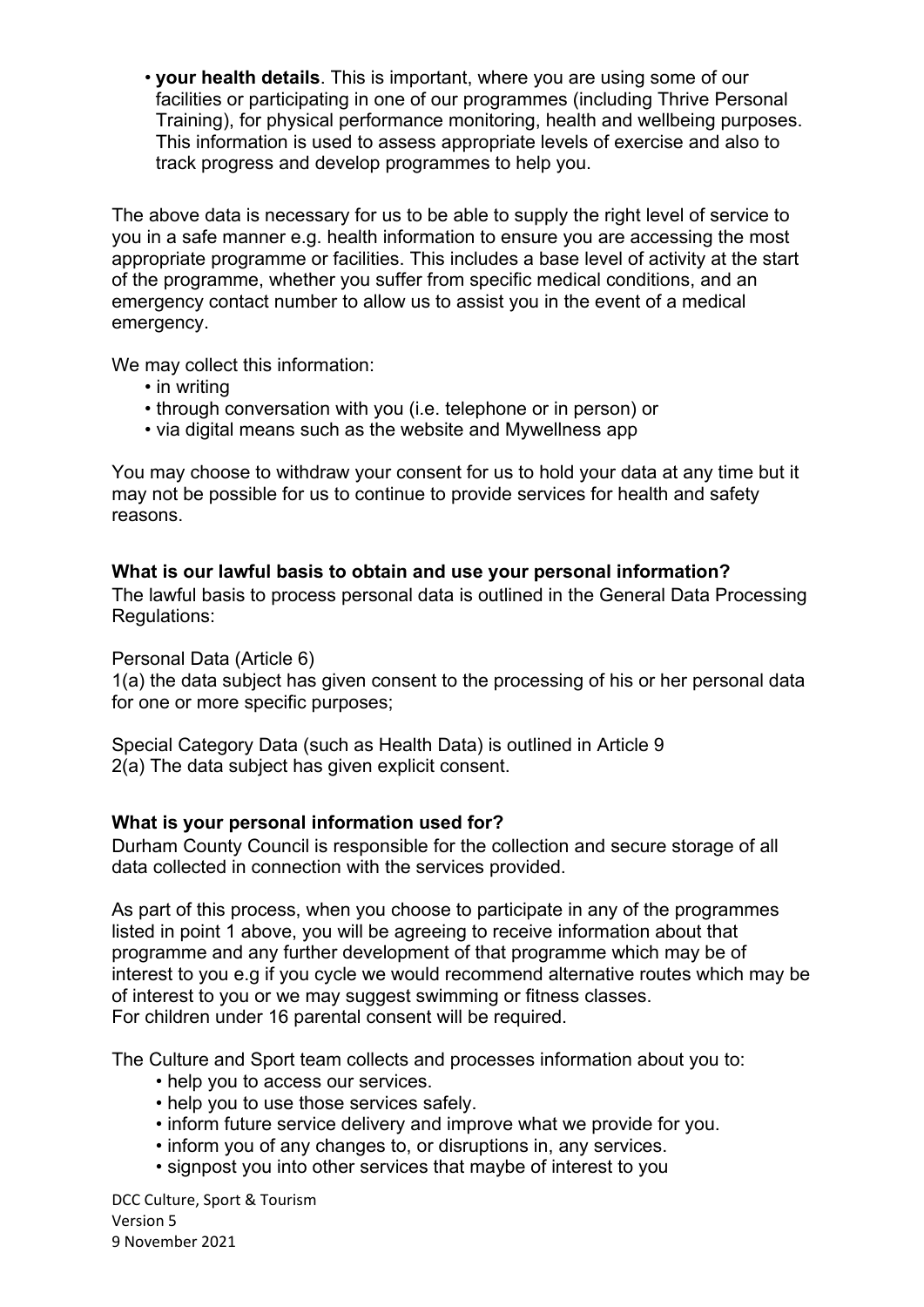• keep in contact with you and help you to make the most of our service offer.

If you are signed up to the Mywellness app, please refer to the Techogym privacy policy for further details by visiting: <https://www.mywellness.com/cloud/Terms/Privacy>

#### **Will your personal information be shared?**

For all activities your personal data will not be shared for any purposes other than administration of the programme you have elected to participate in. If you participate in Thrive Personal Training or Move one to one support service only the Personal Trainers or advisors working for Durham County Council will have access to any additional personal information you have provided as part of that programme. This is in order to provide the best possible health, fitness and signposting advice.

The council shares anonymised statistical data with others i.e. funding providers and national governing bodies who compile statistics.

If you are signed up to the Mywellness app, please refer to the Techogym privacy policy for further details by visiting: <https://www.mywellness.com/cloud/Terms/Privacy>

#### **How do we keep your information secure?**

The security of your personal information is important to us. The records we keep about you are secure and are confidential within the Council. The Council have a range of procedures, polices and systems to ensure that access to your records are controlled appropriately.

Anyone who receives information from us is also under a legal duty to only use the information for the purposes agreed and keep the information secure and confidential.

#### **How long will we keep your personal information?**

After we deliver a service to you, we have to keep your information as a business record of what was delivered. The type of service you receive will determine how long we have to keep your information.

The reason for your contact with us will generally determine how long we keep your data for. We will only keep your information for as long as it is necessary and proportionate to do so.

#### For example:

We hold your personal information in relation to the services referenced in section 1 for the life of their relevance, and for a maximum period of three years afterwards, for the purposes of evaluation of the success of the programme, audit and compliance. Further details on our retention guidelines can be provided on request.

If you signed up to the Technogym Mywellness app, your personal data will be processed for the entire time during which your registration to the Mywellness® Service is active. It will be anonymised immediately at the time of erasure. Technogym may continue to process your personal data as data controller, on behalf of a Facility of which you are a member.

DCC Culture, Sport & Tourism Version 5 9 November 2021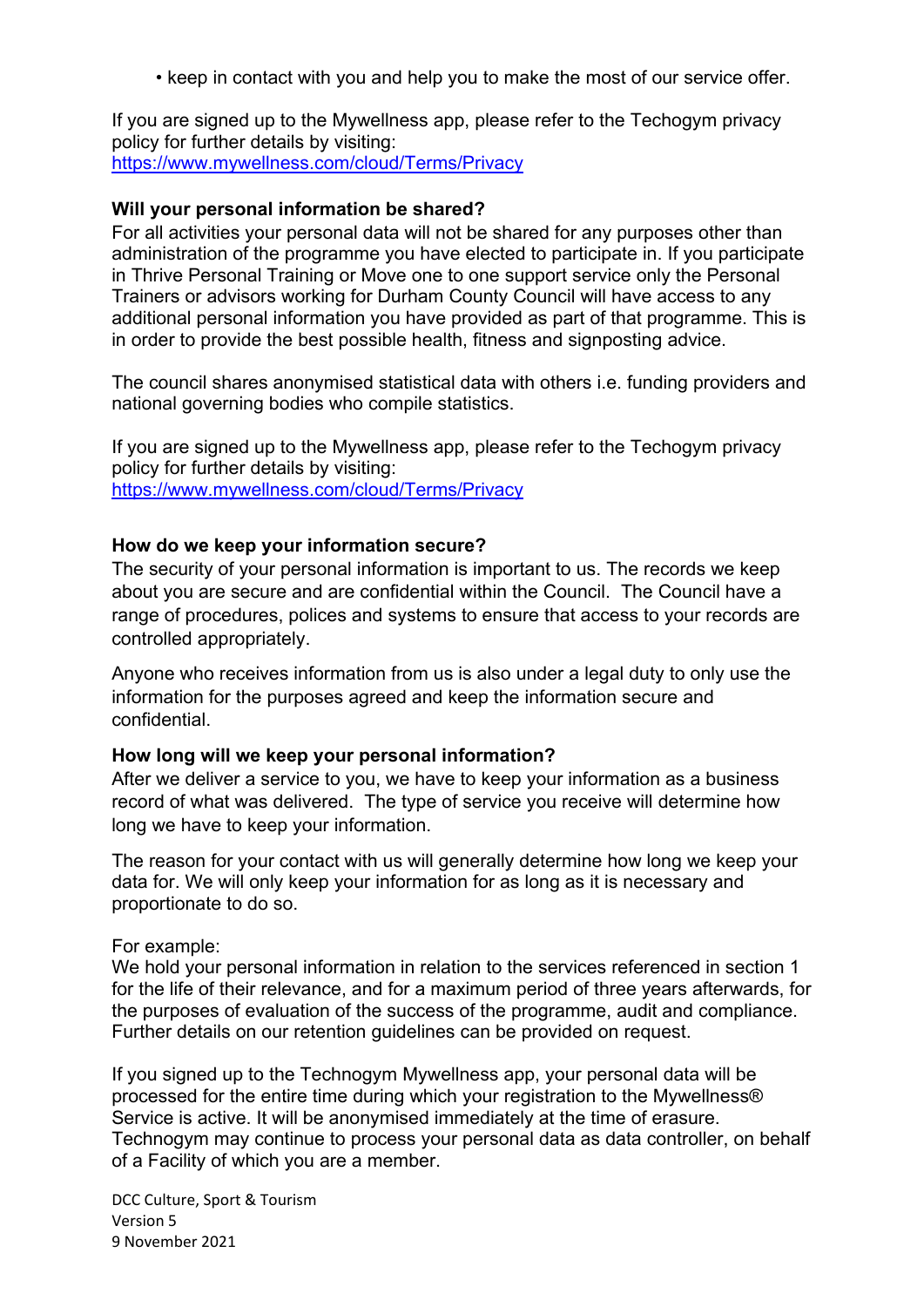If you are signed up to the Mywellness app, please refer to the Techogym privacy policy for further details by visiting: <https://www.mywellness.com/cloud/Terms/Privacy>

# **Personal information processed outside of the European Union (EU)?**

We do not process your personal data outside of the EU

#### **Marketing**

At no time will your information be used or passed to others for marketing or sales purposes, or for any commercial use without your express consent.

We will only market our services to you if you have expressly given us consent to do so via either a manual or digital form**.** 

## **What are your information rights?**

Your Information Rights are set out in the law. Subject to some legal exceptions, you have the right to:

- request a copy of the personal information the council holds about you
- have any inaccuracies corrected;
- have your personal data erased;
- place a restriction on our processing of your data;
- object to processing;

To exercise your rights, you can apply on line or download an application form from the [DCC website](http://www.durham.gov.uk/article/2213/Data-Protection-Freedom-of-Info) or you can contact the data protection team at [inforights@durham.gov.uk](mailto:inforights@durham.gov.uk)

To learn more about these rights please see the [ICO website.](https://ico.org.uk/for-organisations/guide-to-the-general-data-protection-regulation-gdpr/individual-rights/)

## **Further Information**

Our Data Protection Officer (DPO) provides help and guidance to make sure we apply the best standards to protecting your personal information. If something goes wrong with your personal information, or you have questions about how we process your data, please contact our Data Protection Officer at [DPO@durham.gov.uk](mailto:DPO@durham.gov.uk) or write to:

> DPO Floor 4 Room 143-148, Durham County Council County Hall, Durham County Council DH1 5UF

If we have not been able to deal with your query, you can also contact the Information Commissioner's Office:

> Information Commissioner's Office Wycliffe House Water Lane Wilmslow **Cheshire** SK9 5AF

DCC Culture, Sport & Tourism Version 5 9 November 2021